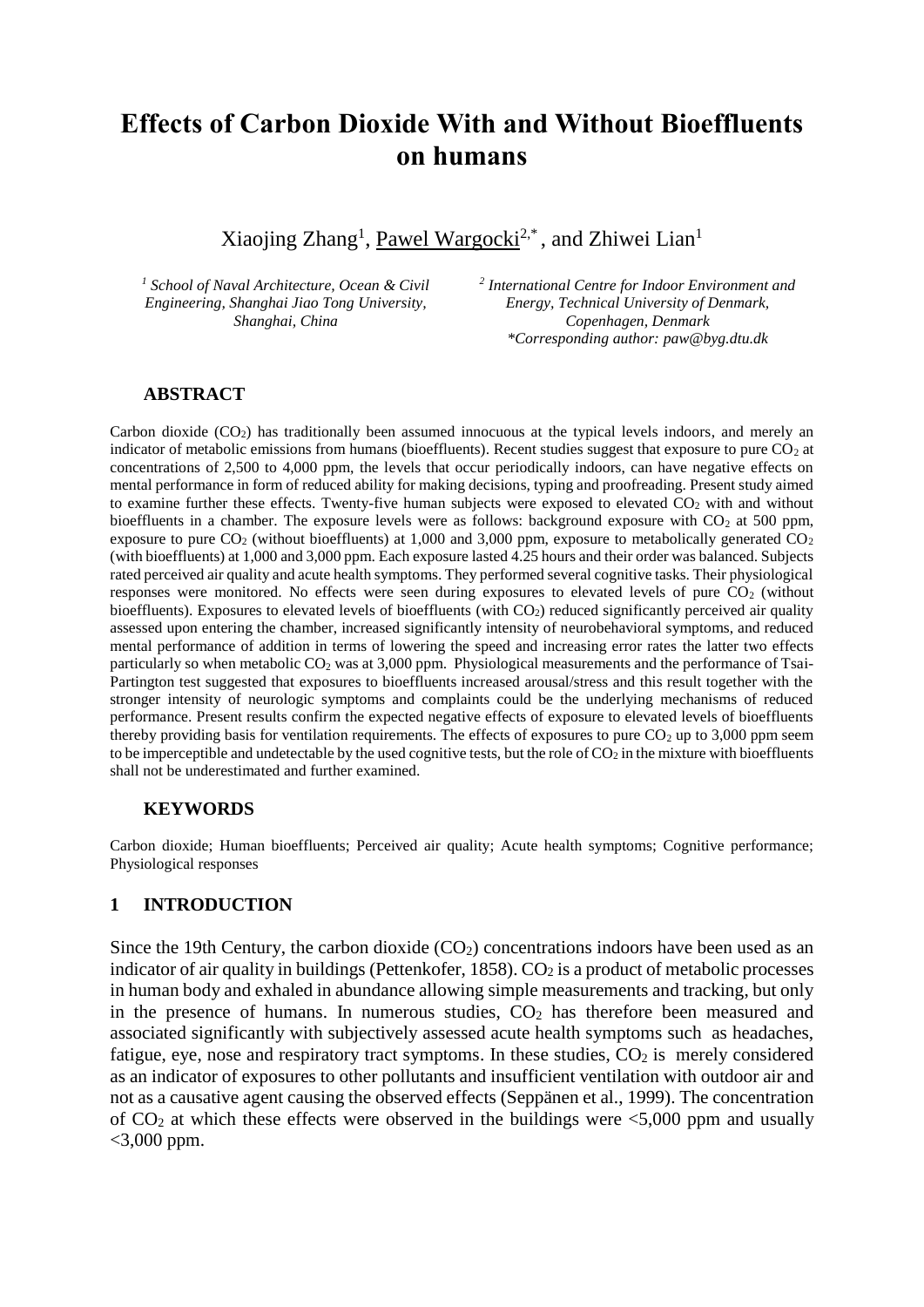Recent studies suggest that exposure to pure  $CO<sub>2</sub>$  (without bioeffluents) at the levels relevant for indoor non-industrial environments can cause significant negative effects on mental performance. One study by Kajtár and Herczeg (2012) showed that performance of proofreading test was negatively affected when taken by ten subjects during exposures to  $CO<sub>2</sub>$ without bioeffluents at 3,000 ppm for 2 to 3 hours. In parallel to the effects on performance, Kajtár and Herzceg (2012) observed that diastolic blood pressure increased and mid-frequency components of heart rate variability decreased. The effects were attributed to increased mental effort during these exposures. Another study by Satish et al. (2012) showed systematic reduction in the decision-making performance with increasing pure  $CO<sub>2</sub>$  (without bioeffluents) from 600 to 1,000 and 2,500 ppm during a 2,5-hour exposure; this effect reached statistical significance at 2,500 ppm. No physiological measurements were however made in this study to examine the potential underlying mechanism of the observed effects. That these low  $CO<sub>2</sub>$  levels could be of importance have been additionally showed by Maddalena et al. (2014). They exposed subjects for 4 hours this time to  $1,800$  ppm metabolically generated  $CO<sub>2</sub>$  (with bioeffluents) and found that the decision-making performance was also significantly reduced compared with 900 ppm. The magnitude of effects was however much lower than in the study of Satish et al. (2012). Maddalena et al. (2014) did not measure physiological responses either. They asked subjects to rate their acute health symptoms and perceptions of environment; no differences were however observed in these ratings between different exposures examined.

The results of Kajtár and Herzeg (2012) and Satish et al. (2012) suggest that  $CO<sub>2</sub>$  at the levels measured normally indoors may have negative effects on human responses. They suggest thus that  $CO<sub>2</sub>$  should no longer be considered as only a surrogate for indoor air quality but also as a pollutant. Consequently, present study was performed to examine further the validity of this postulate.

# **2 METHODS**

The experiment was carried out in a  $3.6 \times 2.5 \times 2.5$  m stainless steel chamber (30 m<sup>3</sup> volume with recirculation ducts) [\(Figure](#page-2-0) 1), which was described in detail by Albrechtsen (1988). The construction minimizes the emissions and sorption of pollutants and ensures that the chamber volume is tightly sealed. The chamber has its own system for supplying and conditioning outdoor air. There were six workstations in the chamber for the subjects and the experimenter, each consisting of a table, a chair, a laptop PC and a desk lamp.

Twenty-five subjects were recruited through advertisements placed on the university campus. They were all students. Ten males and fifteen females were included with a mean age of  $23\pm2$ (mean  $\pm$  SD) years, mean height of 173 $\pm$ 11 cm and mean weight of 74.9 $\pm$ 21.8 kg. During experiments, the subjects wore the same type of self-selected garment (with mean thermal insulation estimated to 0.75 clo) in order to remain thermally neutral during each exposure.

In three of the five exposures examined in the present experiments, the outdoor air supply rate was high enough to remove bioeffluents, creating a reference condition with  $CO<sub>2</sub>$  at 500 ppm (referred to as B500), while chemically pure  $CO<sub>2</sub>$  was added to the supply air to create exposure conditions of 1,000 ppm or 3,000 ppm (referred to as P1000 and P3000). In two other conditions, the outdoor air supply rate was restricted (reduced) to allow the metabolically produced  $CO<sub>2</sub>$  to reach 1,000 ppm or 3,000 ppm (referred to as M1000 and M3000), thereby ensuring that other bioeffluents reached concentrations corresponding to those in the occupied rooms with  $CO<sub>2</sub>$  at these levels. Temperature and noise level were kept constant during the exposures, however, due to the lack of a dehumidifier, the relative humidity (RH) increased by a few percentage at M3000.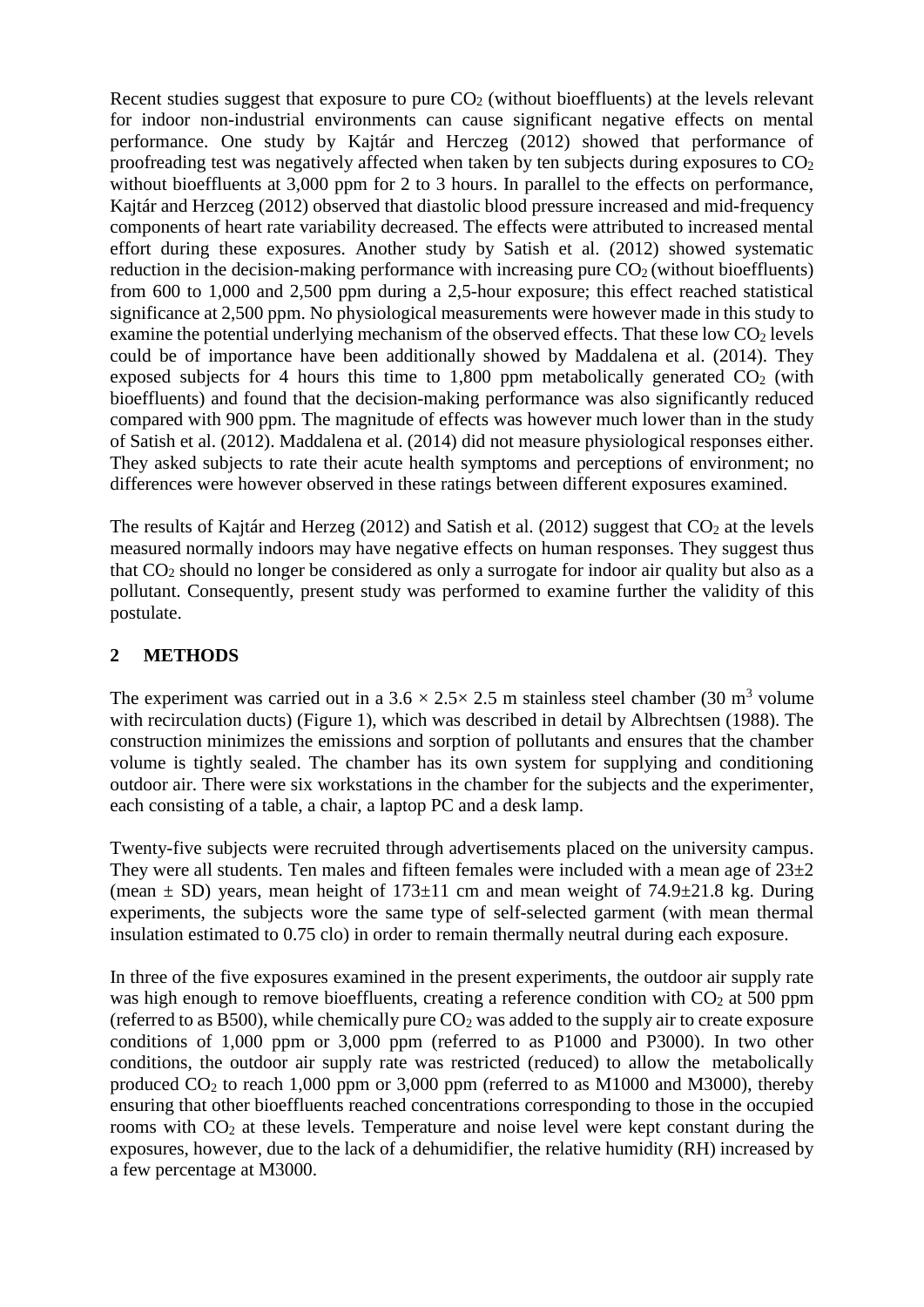

<span id="page-2-0"></span>Figure 1 Schematic figure of the chamber, where the experiments were carried out (left) and a view of the inside of the chamber (right):① supply fan, ② two stage filter G3/F7, ③ heating coil, ④ cooling coil, ⑤ dampers, ⑥ filter box for charcoal filters (empty), ⑦ filter box (empty), ⑧ recirculating fan, ⑨ electric heating coil, ⑩ exhaust fan,  $\widehat{u}$  HOBO logger (temperature & relative humidity sensor) with CO<sub>2</sub> sensor,  $\widehat{u}$  desk lamp,  $\widehat{u}$ laptop,  $\Omega$  temperature and humidity sensor of the chamber control system,  $\Omega$  multi-gas analyser,  $\Omega$ flowmeters,  $(\overline{17})$  pressure regulator,  $(\overline{18})$  CO<sub>2</sub> gas cylinders (30L),  $(\overline{19})$  sampling point



- P denotes physiological measurements: P1a includes saliva sampling, blood pressure, nasal peak Ø flow, forced expiration, ETCO<sub>2</sub> and SPO<sub>2</sub>, while P1b without ETCO<sub>2</sub> and SPO<sub>2</sub>; P2 indicates respiration rate; P3 indicates  $ETCO<sub>2</sub>$  and  $SPO<sub>2</sub>$
- Q denotes questionnaires: Q1 includes perceived air quality, odour intensity, thermal comfort, ▒ health symptoms and sleepiness; Q2 indicates self-estimation of performance; Q3 indicates perceived air quality and odour intensity
- $\Box$ T denotes tasks: T1 is test typing; T2 is proof-reading; T3 is neurobehavioural tests; T4a is addition while T4b is subtraction; T5 is d2 attention test and Tsai-Partington test

#### Figure 2 Experimental procedure

Twenty-five subjects were exposed in the climate chamber for 255 minutes in groups of five persons at a time in a Latin-square design; each group participated in the experiment in one week from Monday to Friday. Mental performance was examined by the test battery (TB) including multiple tasks somewhat resembling office work (proofreading test, addition, subtraction and text typing), as well as by neurobehavioral tests(redirection, digit span memory, grammatical reasoning, Stroop and Stroop with feedback), Tsai-Partington test and d2 attention test. Subjective ratings of comfort and acute health symptoms were rated by the subjects during exposures, as well as physiological responses (PM) were monitored and saliva samples were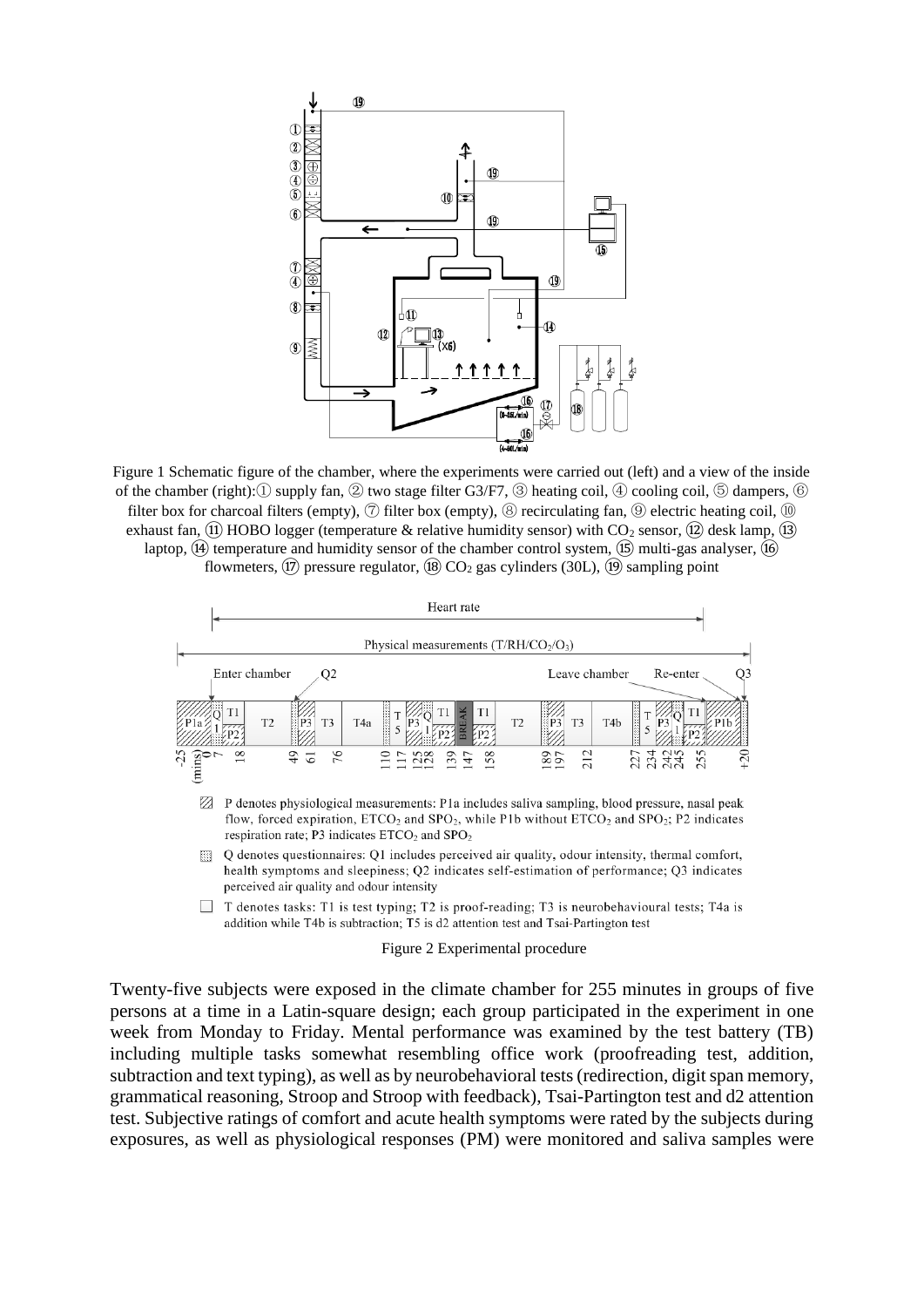collected to analyse levels of stress biomarkers: α-amylase and cortisol. Figure 2 shows in details the experimental procedure during each exposure.

The effects of exposures on different outcomes were analysed using a mixed ANOVA model; the significance level was set to 0.1 for random effects and to 0.05 for fixed effects. Experimental conditions (C), time at which different assessments were made during the day (T), condition×time interaction (C×T), order of exposure of conditions (O) and gender (G) were included as fixed factors. Subjects  $(S)$ , groups  $(Gr)$ , subject×condition interaction  $(S \times C)$  and subject $\times$ time interaction (S $\times$ T) were included as random factors in the model. In addition to mixed ANOVA model, Page test for trend was used for these outcomes that changed monotonically with  $CO<sub>2</sub>$  levels with significance level set to 0.05 (1-tail).

# **3 RESULTS AND DISCUSSION**

Figure 3 (left) shows that the acceptability of the air quality upon entering the chamber polluted by human bioeffluents prior to and after exposure was assessed to be lower than in the other three exposure conditions; ratings at M3000 were statistically significantly different from the other assessments except these at M1000. There were no significant differences in the acceptability of the air quality between background exposure (B500) and exposures to artificially raised  $CO<sub>2</sub>$  concentrations (P1000 and P3000). Assessments of odour intensity confirmed that air quality was worse only during exposures with elevated levels of bioeffluents (M1000 and M3000). Using assessments of acceptability of air quality the % dissatisfied with air quality was estimated and compared with the relationship developed by Fanger (1988); the results from the present study matched well the previously established relationship except for the low levels of  $CO<sub>2</sub>$  (Figure 3, right).



Figure 3 Acceptability of air quality as a function of exposure time in the present experiments (left) and the % dissatisfied as a function of  $CO<sub>2</sub>$  concentration based on the present data and as reported by Fanger (1988) (right); \*\* indicates the specific periods during exposure, at which the differences between some conditions reached statistical significance; for the assessment of acceptability, -1=clearly unacceptable, +1=clearly acceptable and 0= just not acceptable/just acceptable

Figure 4 shows that difficulty in thinking clearly, headache, fatigue and sleepiness were significantly higher at M3000, while there was a very small difference in the intensity of these symptoms between other exposure conditions. Only difficulty in thinking clearly was marginally worse in M1000 than in the other exposure conditions but the difference did not reach formal statistical significance.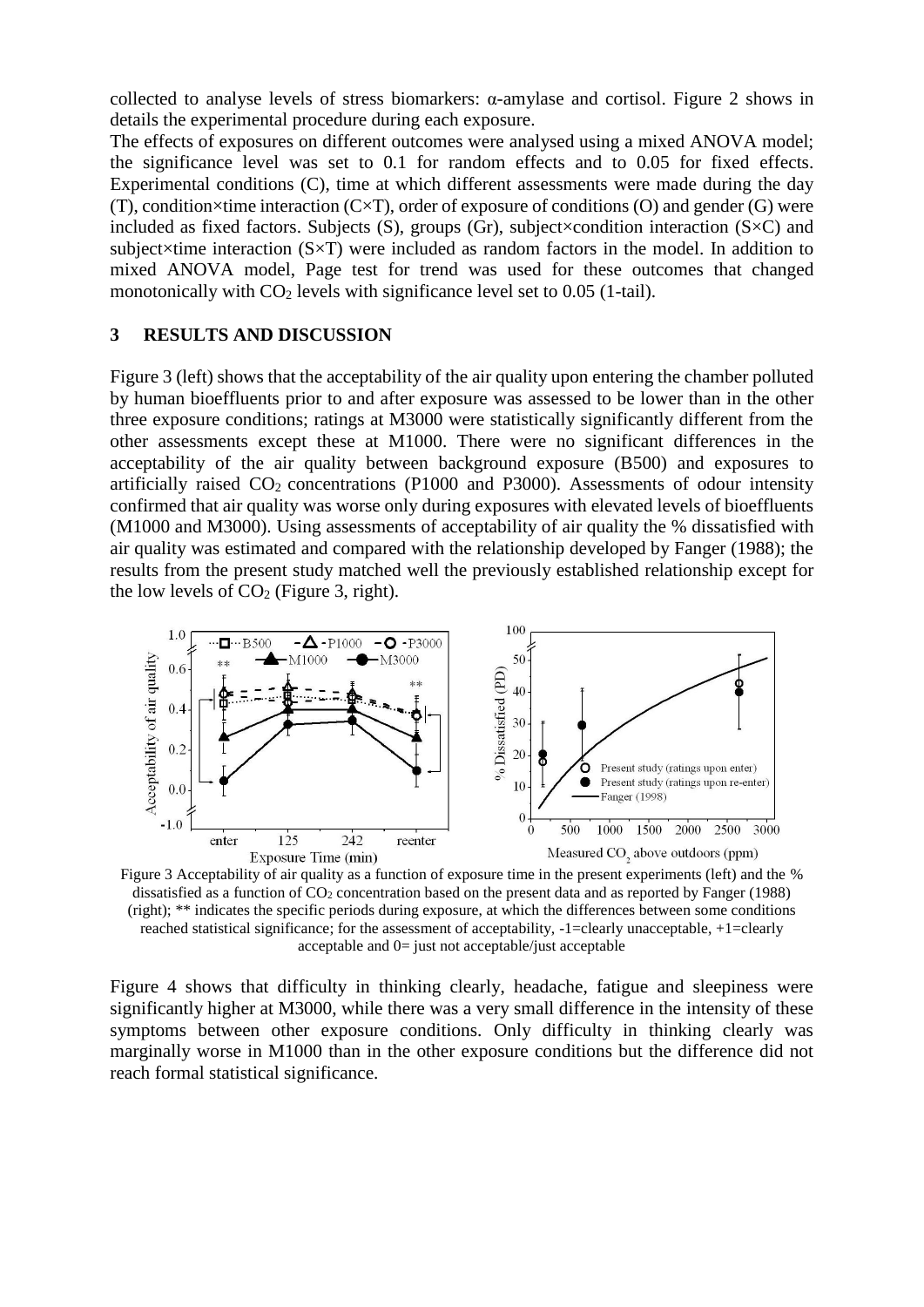

Figure 4 Intensity of acute health symptoms, which in the statistical models were seen to be statistically significantly different between exposures; the arrows indicate significant difference between exposure conditions; for the assessment of difficulty in thinking clearly, 0=easy, 100=hard; for the assessment of headache, 0=no headache, 5=severe headache; for the assessment of fatigue, 0=rested, 100=tired; for the assessment of sleepiness, 1=very alert, 9=very sleepy

Among the many tests examining mental performance, there were only few, for which the performance differed significantly between conditions (Table 1). Speed at which subjects added units was lower ( $P=0.023$ ) for different conditions compared with B500, the difference reaching statistical significance at M3000. Analysis of variance showed that % of errors made by the subjects varied also between different conditions  $(P=0.049)$ . It was however not possible to determine, at which conditions the difference was statistically significant through the post-hoc tests. Raw data showed the highest % of errors at B500 and M3000. Analysis of variance showed also that the difference in performance of proof reading performed in various exposure conditions approached statistical significance (P=0.062): Speed, at which subjects proof-read the text was varying across different conditions but was the lowest at M3000 while highest at P3000; there were no effects on errors or false positives. Page test showed that speed increased systematically between B500, P1000 and P3000 (P<0.05); systematic effect was also seen in reduction of speed between B500, M1000 and M3000 but this trend did not reach formal statistical significance.

The results of Tsai-Partington test showed that the number of correct links made by the subjects was lower for different conditions compared with B500, the difference reaching statistical significance at M1000 (P<0.001) (Figure 5). The performance of Tsai-Partington test depends on the level of stress and is improved (more links are made) at lower stress and large attention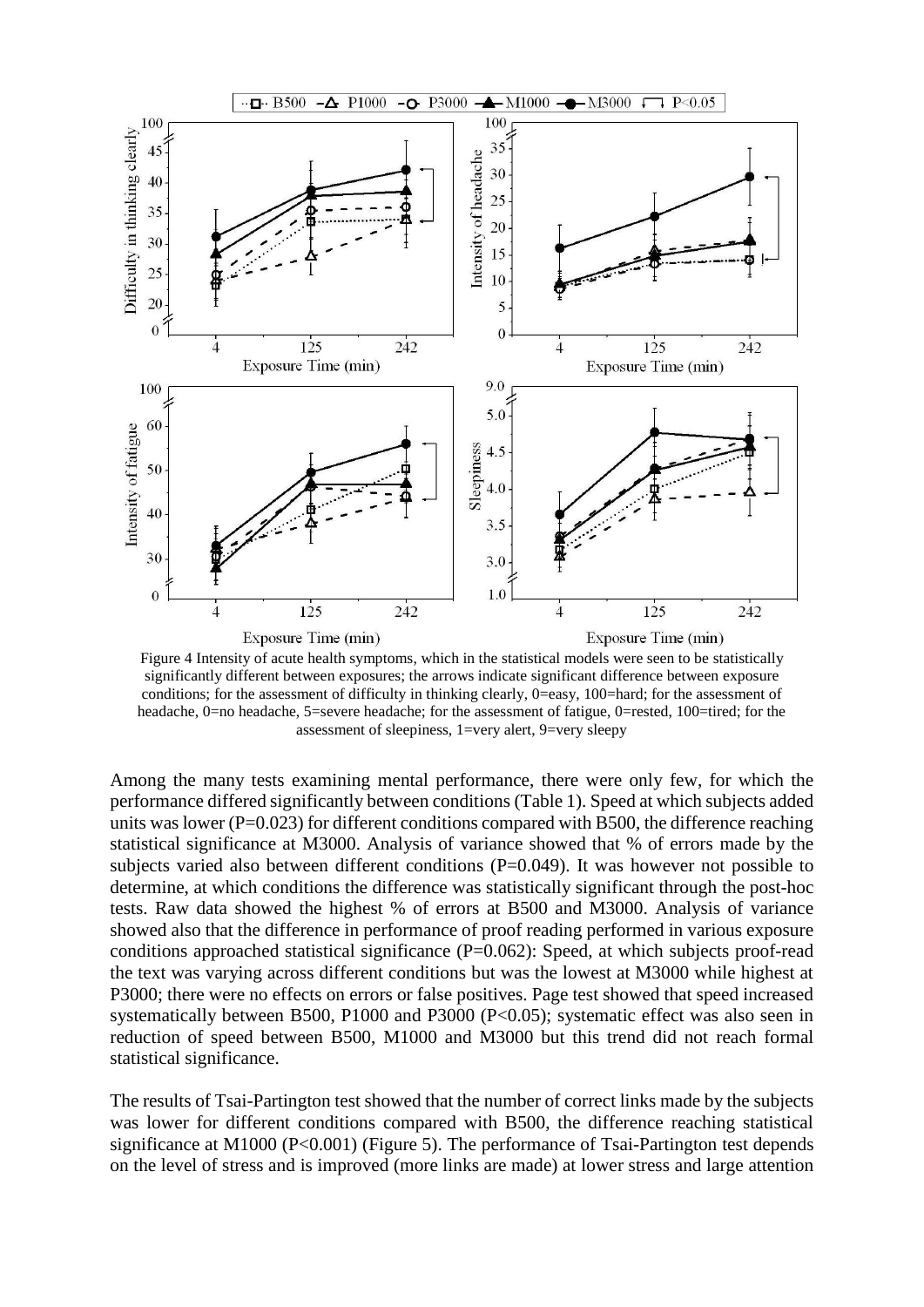field (Eysenck and Willett, 1962). Thus this result suggests that the arousal of subjects was higher at elevated CO<sub>2</sub> levels, particularly so when other bioeffluents were present. This is to some extent confirmed by the results of redirection test, subjects responding significantly quicker at M3000 compared with P1000 (P=0.015) as would be expected at higher arousal (Duffy, 1957).

| <b>Outcomes</b>                                      | <b>Condition</b> |              |                |                |               |         |
|------------------------------------------------------|------------------|--------------|----------------|----------------|---------------|---------|
|                                                      | <b>B500</b>      | <b>P1000</b> | <b>P3000</b>   | <b>M1000</b>   | <b>M3000</b>  | P       |
| Units completed per<br>minute in addition            | $3.6 + 0.2$      | $3.3 + 0.2$  | $3.2+0.2$      | $3.2+0.2$      | $3.2 + 0.2$   | 0.023   |
| % Errors made in<br>addition                         | $9.4 + 1.3$      | $7.1 + 1.3$  | $8.3 + 1.3$    | $7.0 + 1.3$    | $9.1 \pm 1.3$ | 0.049   |
| Number of correct links in<br>Tsai Partington test   | $14.6 \pm 0.6$   | $14.2 + 0.6$ | $13.5 \pm 0.6$ | $12.6 \pm 0.6$ | $13.2 + 0.6$  | < 0.001 |
| Lines proof-read per minute<br>in proof-reading test | $10.5+0.5$       | $11.0+0.5$   | $11.0+0.5$     | $10.5+0.5$     | $10.3 + 0.5$  | 0.063   |
| Response time in redirection<br>test(s)              | $165.4 + 6.3$    | 177.0+6.3    | $164.8 + 6.3$  | $165.7 + 6.3$  | $158.7 + 6.3$ | 0.015   |

Table 1 Performance of mental tasks that differed between conditions at P<0.1 (LS Mean $\pm$  SE)



Figure 5 Average performance of Tsai-Partington at different exposure conditions; \*\* shows the differences that reached statistical significance; bars show standard error

Heart rate was higher at the beginning of each exposure when compared with the subsequent sessions. In particular, heart rate was significantly higher at M3000 and P3000 compared with B500 at 128 min and at M3000 vs. B500 at 147 min (Figure 6).



Figure 6 Change of heart rate along the course of exposure; the figure shows average heart rate for four typing sessions; \*\* indicates where the differences between some conditions reached statistical significance (see text for details); bars show standard error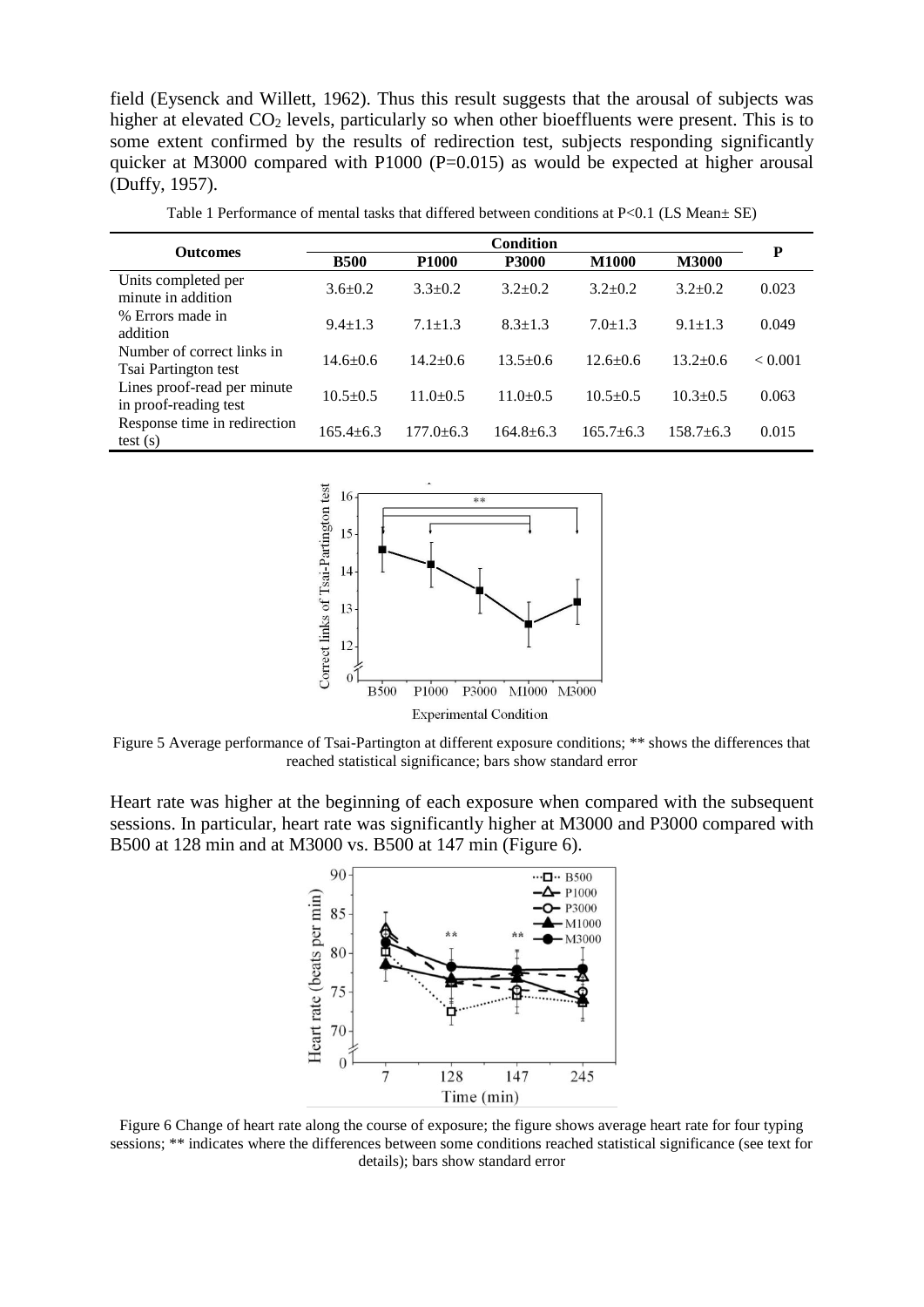Diastolic blood pressure increased after the exposure compared with the pre-exposure level in all conditions; the increase after exposure to  $CO<sub>2</sub>$  with bioeffluents at 3,000 ppm (M3000) was statistically significant. Moreover, the magnitude of increase in diastolic blood pressure at M3000 was significantly higher than that in the other four exposures (Figure 7). Higher diastolic blood pressure can be caused by vasoconstriction as a reaction of the sympathetic nervous system to higher stress/arousal. This result is consistent with the findings of Kajtár and Herczeg (2012), who observed that diastolic blood pressure increased after exposure to  $CO<sub>2</sub>$  without bioeffluents at 5,000 ppm compared with 600 ppm. In addition, increased heart rate could also be a result of activation of sympathetic nerve and manifestation of higher physiological stress.



Figure 7 Difference in systolic and diastolic blood pressure between the levels before exposure and after exposure; \*\* shows the differences that reached statistical significance; bars show standard error

The results of analysis of biomarkers in saliva seem to confirm higher arousal/stress. Although salivary α-amylase increased significantly, while cortisol levels decreased significantly after 4.25 h exposure, independently of conditions, which is likely due to diurnal changes in these two biomarkers, the exposure to  $CO<sub>2</sub>$  with bioeffluents at 1,000 ppm and 3,000 ppm (M1000) and M3000) increased alpha-amylase more than would be expected due to diurnal rhythm as in other exposures (Figure 8).



Figure 8 Difference in concentration of α-amylase and cortisol between the levels before exposure and after exposure; \*\* shows the differences that reached statistical significance; bars show standard error

### **4 CONCLUSIONS**